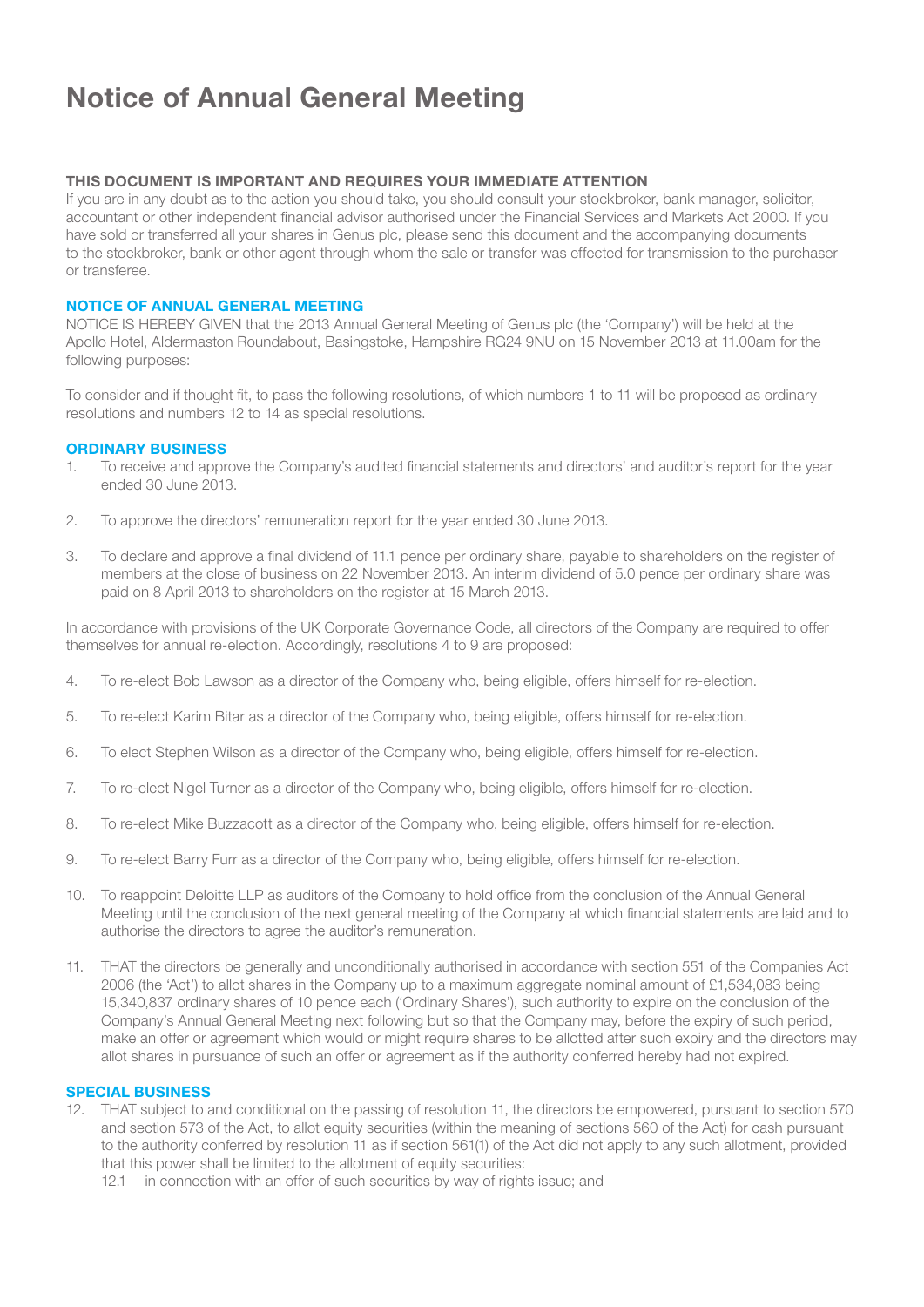### Notice of Annual General Meeting continued

12.2 otherwise than pursuant to sub-paragraph 12.1 above up to an aggregate nominal amount of £303,242 being 3,032,428 Ordinary Shares representing not more than 5% of the issued share capital of the Company as at 30 June 2013,

and shall expire on the conclusion of the Company's Annual General Meeting next following save that the Company may, before such expiry, make an offer or agreement which would or might require equity securities to be allotted after such expiry and the directors may allot equity securities in pursuance of any such offer or agreement as if the power had not expired. This power applies in relation to a sale of treasury shares as if all references in this resolution to an allotment included any such sale and in the first paragraph of this resolution the words 'pursuant to the authority conferred by resolution 11' were omitted in relation to such a sale.

In this resolution, 'rights issue' means an offer of equity securities open for acceptance for a period fixed by the directors to holders on the register on a fixed record date in proportion as nearly as may be to their respective holdings, but subject to such exclusions or other arrangements as the directors may deem necessary or expedient to deal with any fractional entitlements or legal or practical difficulties under the laws of, or the requirement of any recognised regulatory body or any stock exchange in, any territory or any other matter.

- 13. THAT subject to and in accordance with article 9 of the Company's Articles of Association, the Company be generally and unconditionally authorised to make market purchases (within the meaning of section 693(4) of the Act) of Ordinary Shares on such terms as the directors think fit provided that:
	- 13.1 the maximum number of Ordinary Shares hereby authorised to be purchased is 6,064,856 (representing 10% of the Company's issued ordinary share capital as at 30 June 2013);
	- 13.2 the minimum price, exclusive of any expenses, which may be paid for an Ordinary Share is 10 pence;
	- 13.3 the maximum price, exclusive of any expenses, which may be paid for an Ordinary Share is an amount equal to the higher of: (a) 105% of the average of the middle market quotations for an Ordinary Share, as derived from the London Stock Exchange Daily Official List, for the five business days immediately before the day on which such share is contracted to be purchased; and (b) the amount stipulated by Article 5(1) of the Buy-back and Stabilisation Regulation 2003; and
	- 13.4 the authority conferred by this resolution shall expire on the conclusion of the Company's Annual General Meeting next following or 18 months after the date of its passing (whichever occurs first), except that the Company may, before such expiry, enter into a contract for the purchase of Ordinary Shares which will or may be completed by or executed wholly or partly after the expiration of this authority.
- 14. THAT a general meeting, other than an Annual General Meeting, may be called on not less than 14 clear days' notice and that such authority shall expire on the conclusion of the Company's Annual General Meeting next following.

By order of the Board Registered office: Belvedere House Basing View **Basingstoke** RG21 4HG Registered in England and Wales with number 02972325

 $1$ 

TOM KILROY GROUP GENERAL COUNSEL & COMPANY SECRETARY 8 OCTOBER 2013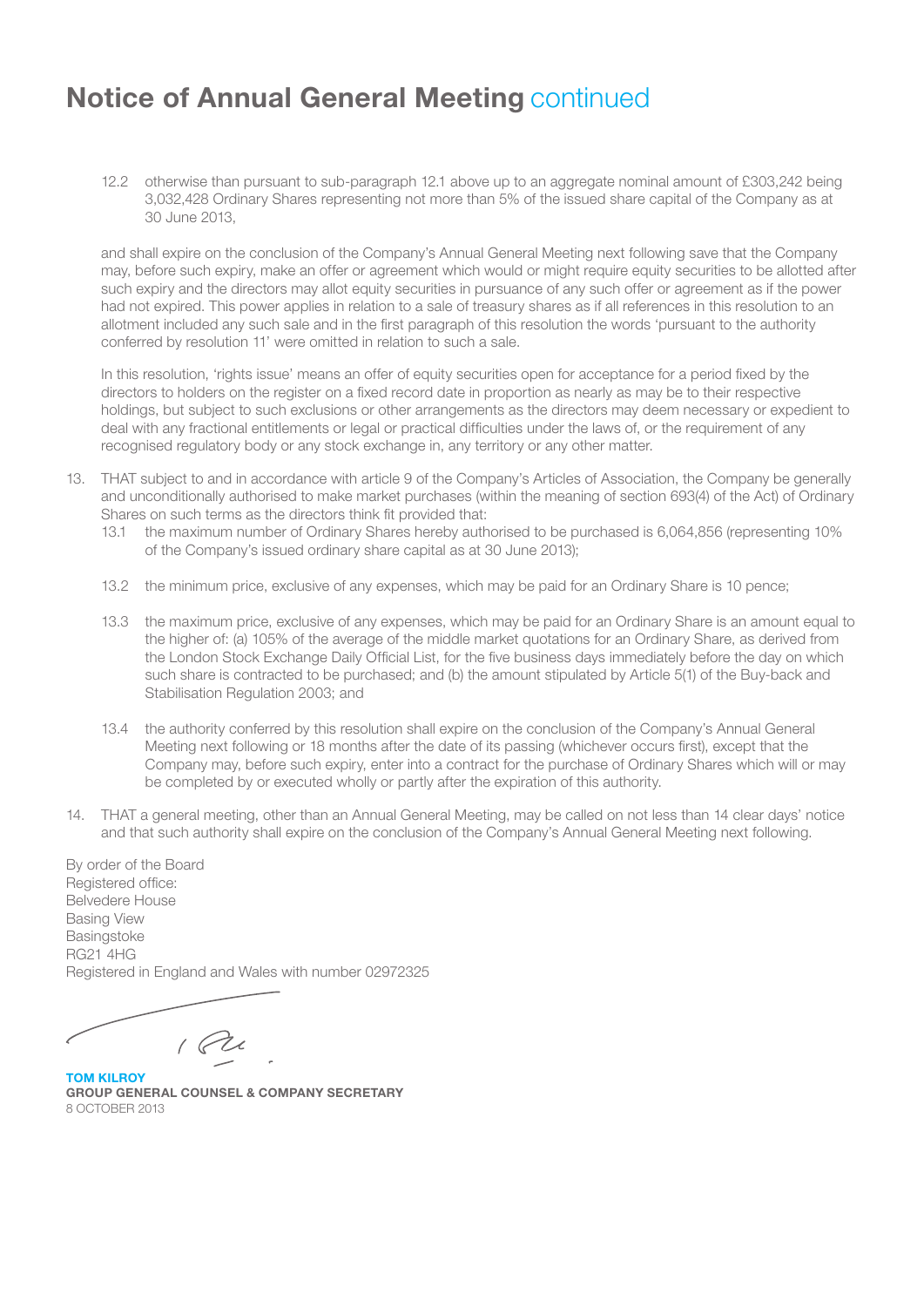#### NOTES:

This notice is being sent to all members and to any person nominated by a member of the Company under section 146 of the Companies Act 2006 (the 'Act') to enjoy information rights. Information regarding the Annual General Meeting, including the information required by section 311A of the Act, is available from www.genusplc.com.

Members will find an attendance card and a form of proxy enclosed with this notice. If you are attending the Annual General Meeting, you should bring the attendance card with you. Only holders of Ordinary Shares, or their duly appointed representatives, are entitled to attend, vote and speak at the Annual General Meeting. Any member so entitled may appoint one or more proxies to attend, speak and to vote instead of him. A proxy need not be a member of the Company but must attend the Annual General Meeting to represent you. Details of how to appoint one or more proxies are set out in the notes to the proxy form. A member may appoint more than one proxy provided each proxy is appointed to exercise rights attached to different shares. You may not appoint more than one proxy to exercise rights attached to any one share. A vote withheld is not a vote in law, which means that the vote will not be counted in the calculation of votes for or against the resolution. If no voting indication is given, your proxy will vote or abstain from voting at his or her discretion. Your proxy will vote (or abstain from voting) as he or she thinks fit in relation to any other matter which is put before the Annual General Meeting.

To be valid, a duly executed form of proxy for use at the Annual General Meeting together, if appropriate, with the power of attorney or other authority (if any) under which it is signed or a duly certified copy of such power or authority must be deposited at the offices of Equiniti Registrars, Freepost SEA10846, Equiniti Limited, Aspect House, Spencer Road, Lancing, West Sussex BN99 6ZL at least 48 hours (excluding non-working days) before the time appointed for holding the Annual General Meeting or any adjournment thereof. Alternatively, proxies may be appointed by having an appropriate CREST message transmitted, if you are a user of the CREST system (further details are below). In the case of a member which is a company, the proxy form must be executed under its common seal or signed on its behalf by an officer of the company or an attorney for the company.

Completion and return of a form of proxy will not preclude shareholders from attending the Annual General Meeting and voting in person if they wish to do so.

The right to appoint a proxy does not apply to persons whose shares are held on their behalf by another person and who have been nominated to receive communications from the Company in accordance with section 146 of the Act ('nominated persons'). Nominated persons may have a right under an agreement with the registered member who hold shares on their behalf to be appointed (or to have someone else appointed) as a proxy. Alternatively, if nominated persons do not have such a right, or do not wish to exercise it, they may have a right under such an agreement to give instructions to the person holding the shares as to the exercise of voting rights.

Pursuant to Regulation 41 of the Uncertificated Securities Regulations 2001, the time by which a person must be entered on the register of members of the Company in order to have the right to attend and vote at the Annual General Meeting is 6.00pm on 13 November 2013 (or if the Annual General Meeting is adjourned, members on the register of members not later than 6.00pm on the day that is two working days prior to the reconvened Annual General Meeting). Changes to entries on the register of members after the relevant time will be disregarded in determining the rights of any person to attend or vote at the Annual General Meeting.

Copies of contracts of service and letters of appointment between the directors and the Company will be available for inspection at the Registered Office of the Company during normal business hours until the conclusion of the Annual General Meeting, and at the place of the Annual General Meeting for at least 15 minutes prior to the Annual General Meeting until its conclusion.

CREST members who wish to appoint a proxy or proxies through the CREST electronic proxy appointment service may do so for this Annual General Meeting to be held on 15 November 2013 at 11.00am and any adjournment(s) thereof by using the procedures described in the CREST Manual found on the Euroclear website www.euroclear.com. CREST Personal Members or other CREST sponsored members, and those CREST members who have appointed a voting service provider(s), should refer to their CREST sponsor or voting service provider(s), who will be able to take the appropriate action on their behalf. In order for a proxy appointment or instruction made using the CREST service to be valid, the appropriate CREST message (a 'CREST Proxy Instruction') must be properly authenticated in accordance with Euroclear UK and Ireland Limited's specifications and must contain the information required for such instructions, as described in the CREST Manual. The message, regardless of whether it constitutes the appointment of a proxy or to an amendment to the instruction given to a previously appointed proxy must, in order to be valid, be transmitted so as to be received by the issuer's agent (ID